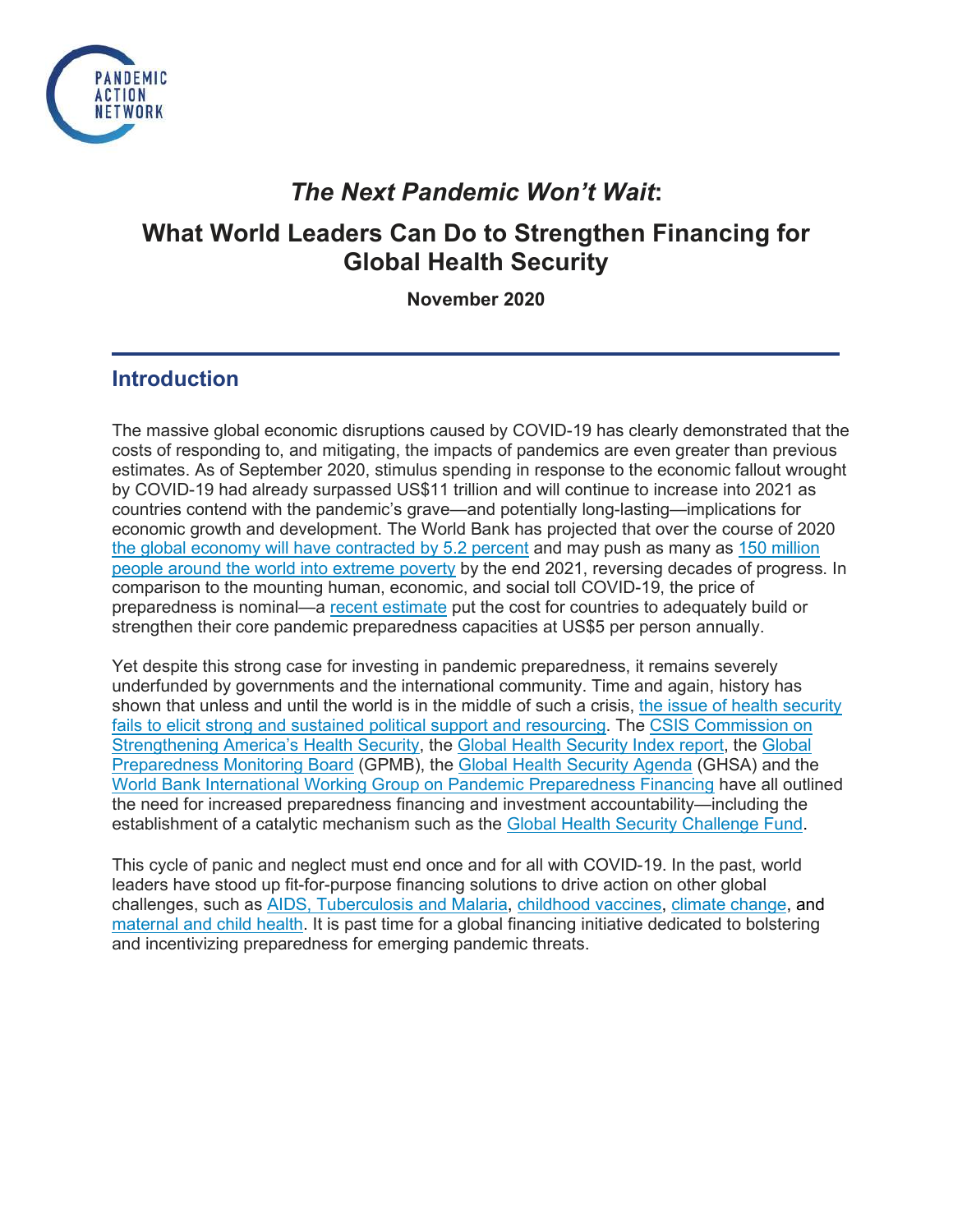

As world leaders consider key policy and investment priorities to address the current pandemic and beyond, the Pandemic Action Network has identified three areas for priority action to bolster financing for global health security:

- **1. Establish a Global Health Security Challenge Fund to incentivize country preparedness, with a minimum initial capitalization of US\$1 billion.**
- **2. Fill the remaining US\$28.4 billion funding gap toward the estimated US\$38 billion total needed for the Access to COVID-19 Tools Accelerator (ACT-A), prioritizing the US\$4.5 billion for urgent needs.**
- **3. Convene a UN High-Level Summit on Pandemic Preparedness before the end of 2021 to mobilize increased domestic and international financing commitments for preparedness.**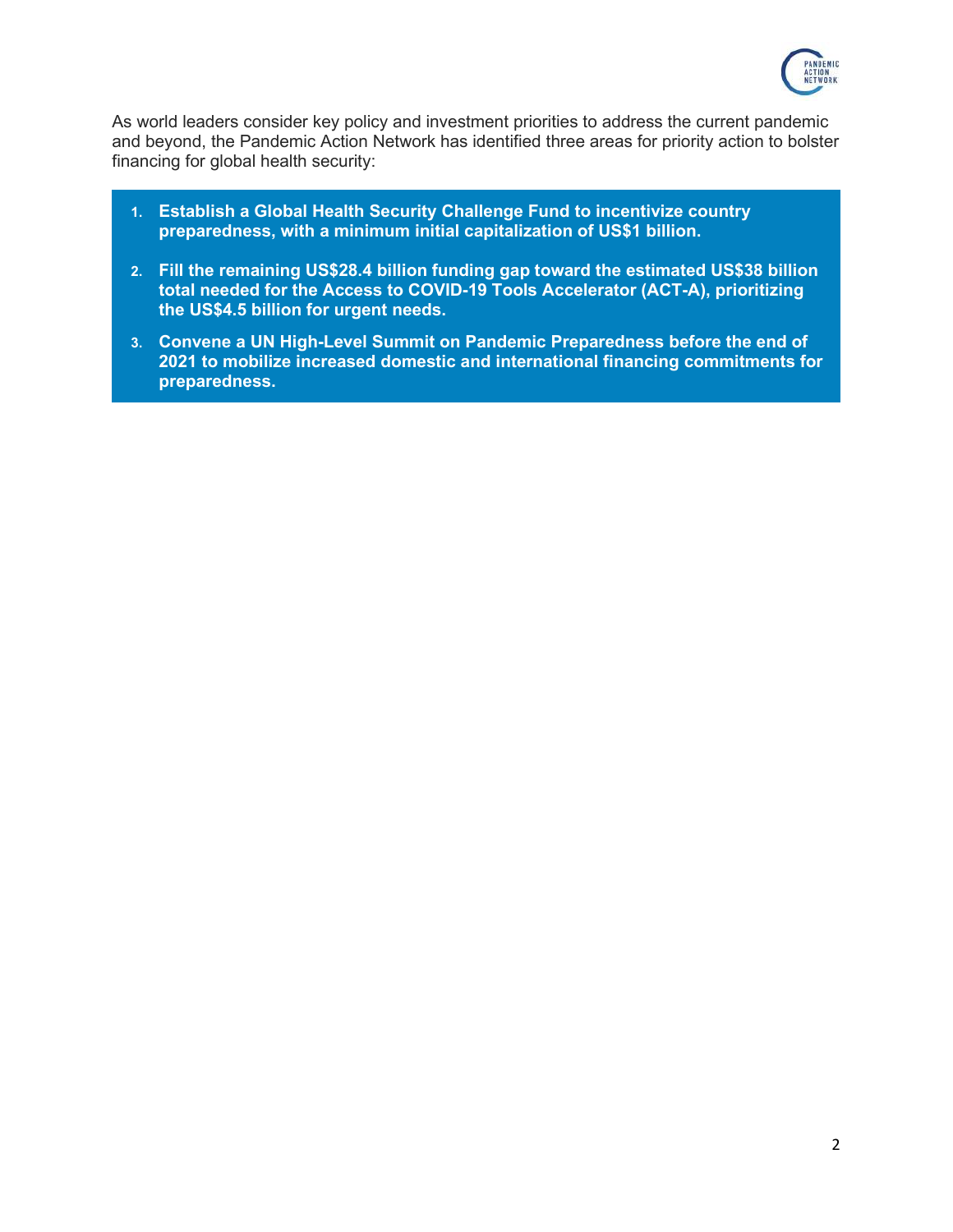

## **Overview of key challenges to financing global health security**

#### **Global and national policymakers have repeatedly failed to prioritize investments in pandemic preparedness.**

In the wake of other serious infectious disease outbreaks, numerous commissions and reports released findings and proposed paths forward to strengthen pandemic preparedness, but these recommendations have rarely translated into the policy changes or levels of investments necessary to enact such measures. Despite numerous tools and frameworks—such as the [International Health Regulations \(2005\) Monitoring and Evaluation Framework,](https://www.who.int/ihr/about/en/) the [GHSA 2024](https://ghsagenda.org/wp-content/uploads/2020/06/ghsa2024-framework.pdf)  [Framework,](https://ghsagenda.org/wp-content/uploads/2020/06/ghsa2024-framework.pdf) and the [Global Health Security Index—](https://www.ghsindex.org/)that outline gaps in national capacity to handle infectious disease threats and/or provide guidance on priority actions to address those gaps, few countries routinely prioritize domestic or international health security in their budgets due to competing priorities and [inadequate incentives to invest in preparedness.](https://www.csis.org/analysis/harnessing-multilateral-financing-health-security-preparedness) It will be critical to review and strengthen these international frameworks in light of COVID-19 to promote greater accountability for action and "hardwire" recommendations to financing pathways. The need for additional financing is particularly acute in low- and middle-income countries (LMICs) with the weakest health systems and infrastructure, and the most limited fiscal space—which will be even more constrained due the economic fallout from the pandemic.

#### **Following previous patterns of "panic and neglect," the global community continues to hamstring funding for global response efforts, even during the current pandemic.**

While nations are understandably focused on addressing the domestic impacts of COVID-19, it's clear that this deadly and costly pandemic requires mobilizing strong political and financial support for a well-coordinated global response to ensure every country and community has the tools it needs to stamp out the virus. The [Access to COVID-19 Tools Accelerator](https://www.who.int/initiatives/act-accelerator) (ACT-A) embodies this global commitment and offers a promising international framework for the equitable global distribution of COVID-19 vaccines, diagnostics, and therapeutics. Yet as with other global emergency response efforts, the ACT-A urgently needs a large injection of funding for its [investment case](https://www.who.int/publications/i/item/an-economic-investment-case-financing-requirements) and is highly dependent on the generosity of international donors. Other health emergency response financing efforts, such as the [Pandemic Emergency Financing](https://www.bmj.com/content/367/bmj.l5719)  [Facility](https://www.bmj.com/content/367/bmj.l5719) and the [WHO Contingency Fund for Emergencies,](https://www.who.int/emergencies/funding/contingency-fund-for-emergencies) have also faced unique challenges in mobilizing and/or disbursing resources. Furthermore, once again in COVID-19 we are seeing international assistance being shifted away from longer-term health and development programs to fund short-term response needs, and often without the planning and foresight to ensure that these investments are made with a view toward strengthening health systems for the future.

These factors all point to the need for a fundamental rethinking of how to create more sustainable financing mechanisms that will drive faster, smarter emergency response efforts and greater investment in preparedness—to stop future outbreaks from escalating into the next pandemic.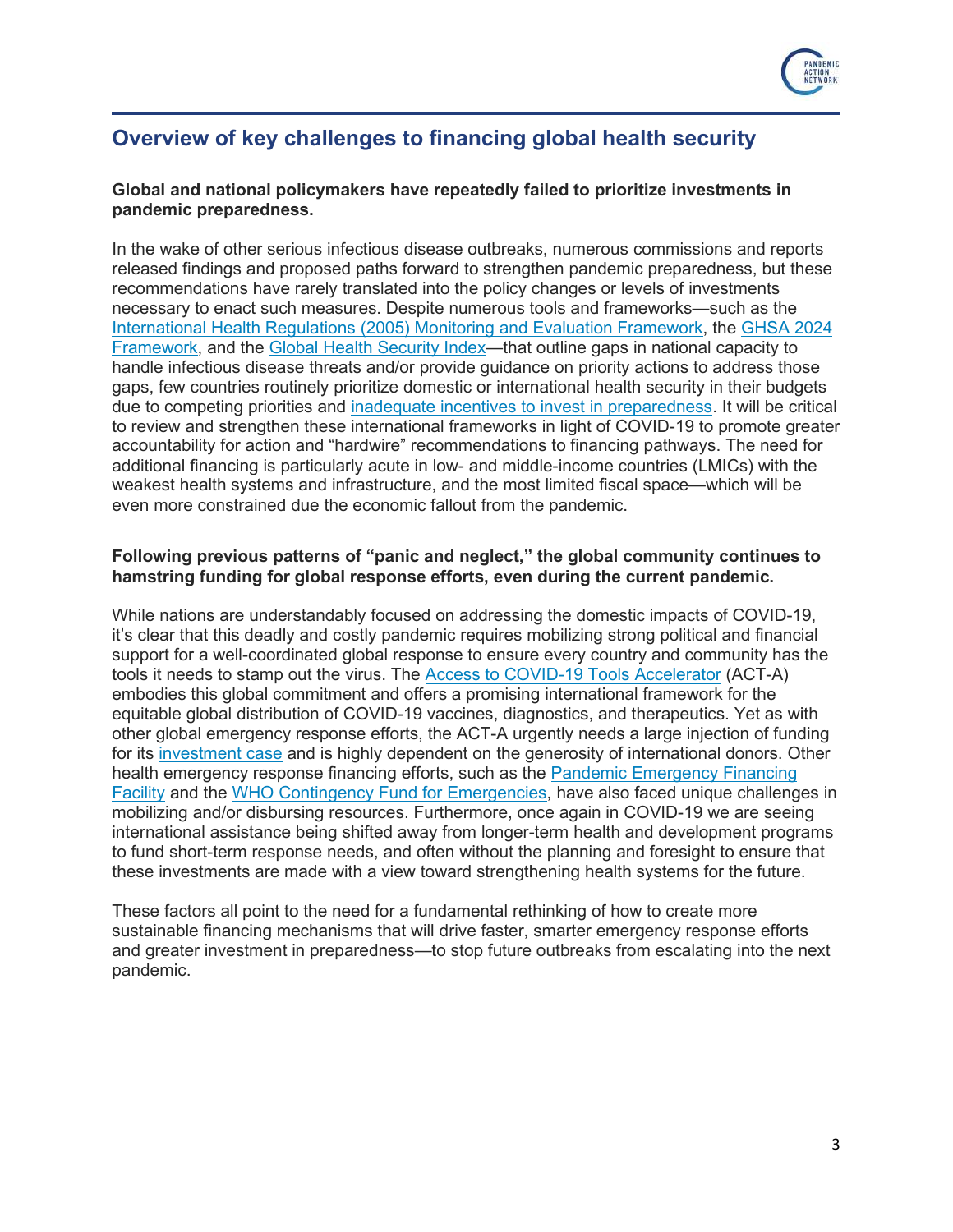

### **An agenda for international action**

- **1. Establish a [Global Health Security Challenge Fund](https://media.nti.org/documents/GHS_Challenge_Fund_Concept_Note_FINAL.PDF) to incentivize country preparedness by end 2021, with a minimum initial capitalization of US\$1 billion.**
	- o **As conceptualized by a number of expert groups, the [Global Health Security](https://www.nti.org/newsroom/news/preventing-next-pandemic-challenge-fund-build-health-security/)  [Challenge Fund](https://www.nti.org/newsroom/news/preventing-next-pandemic-challenge-fund-build-health-security/) will prioritize support for LMICs and help begin to close the massive global gaps in pandemic preparedness.** Applying lessons learned from other successful blended finance models, it will incentivize country leadership to develop, finance and implement evidence-based national action plans; disburse loans and grants that are managed within a country's national budget; be administered over an agreed period of time to increase national accountability for action; and promote a sustainable shift of accounting lines away from donor balance sheets onto national budgets. With a dedicated focus on preparedness, the Challenge Fund will complement and be wellintegrated with the work of the WHO, the GHSA, and other development banks and institutions, leveraging and building on existing efforts to assess, monitor, and evaluate country preparedness, and galvanizing high-level political prioritization and sustained investments.
	- o Building on the **GHSA sustainable financing initiative**, diplomatic efforts should begin now and be propelled through leader gatherings—including the GHSA Ministerial, UN COVID-19 Summit, G7 and G20 Summits, and the World Health Assembly—to build consensus on the scope, parameters, and governance of the Fund and form a lead investors' group, with the goal to launch the Fund by the end of 2021.
- **2. Fill the remaining US\$28.4 billion funding gap toward the estimated US\$38 billion total for the ACT-Accelerator, prioritizing the immediate US\$4.5 billion funding gap for urgent needs.**
	- $\circ$  As of November 3, 2020, the ACT-A's estimated funding gap was US\$28.4 billion of the total US\$38 billion total for the ACT-A investment case; the total represents just 10% of what the global economy has been losing every month in 2020 due to COVID-19. Countries, private sector organizations, and civil society should come together to close the ACT-A funding gap urgently in order to accelerate a return to more normal economic and social activity. Global leaders, including the United States, should commit to provide funding for the ACT-A and collaborate with one another in order to allow for the equitable, affordable and safe distribution of COVID-19 vaccines and tools. Efforts to [strengthen global health research and development](https://pandemicactionnetwork.org/wp-content/uploads/2020/10/Pandemic-Action-Agenda-RD.pdf) also be included as part of the ACT-A agenda and national roll out plans.

#### **3. Convene a UN High-Level Summit before the end of 2021 to mobilize increased domestic and international financing commitments for pandemic preparedness.**

o **As called for by the Global Preparedness Monitoring Board, world leaders should meet to agree on and finance a new framework for international preparedness.** UN Member states who have actively supported global health security, including GHSA champions, should lead on a UN resolution calling on the UN Secretary-General to convene this summit, and build political momentum and a roadmap over the coming year—including through the G20 and G7 summits, regional summits, the Munich